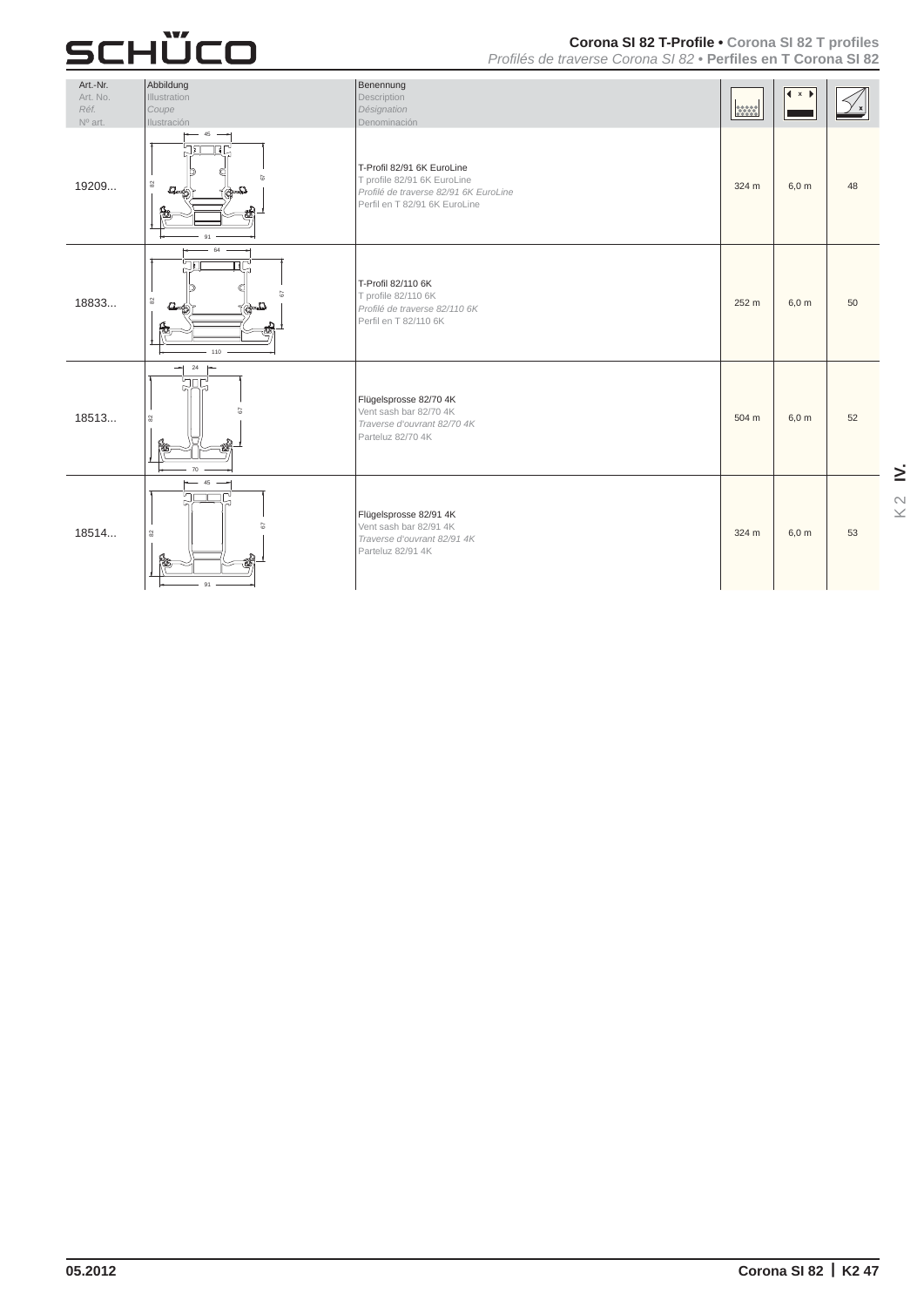### T-Profil 82/91 6K EuroLine• T profile 82/91 6K EuroLine

*Profilé de traverse 82/91 6K EuroLine•* Perfil en T 82/91 6K EuroLine **19209 ...**





**x**

94



 $-22$ 

18.5



| Art.-Nr.<br>Art. No.<br>Réf.<br>$N^{\circ}$ art. | Abbildung<br>Illustration<br>Figure<br>Ilustración | Benennung<br>Description<br>Désignation<br>Denominación                                                                     |                                                        |                    |                                                                                               |
|--------------------------------------------------|----------------------------------------------------|-----------------------------------------------------------------------------------------------------------------------------|--------------------------------------------------------|--------------------|-----------------------------------------------------------------------------------------------|
| 24434700                                         |                                                    | Reparaturdichtung: Mitteldichtung<br>Repair gasket: centre gasket                                                           | schwarz<br><b>Black</b><br>noir<br>negro               | 100 m <sup>*</sup> | TPE-Dichtung, schweißbar<br>Weldable TPE gasket                                               |
| 24434500                                         |                                                    | Joint de réparation : Joint d'étanchéité central<br>Junta de reparación: Junta central                                      | silbergrau<br>Silver-grey<br>gris-argent<br>gris plata |                    | Joint TPE, soudable<br>Junta de TPE, soldable                                                 |
| 24424500                                         |                                                    | Dichtungsecke für Mitteldichtung<br>Gasket corner for centre gasket                                                         | schwarz<br><b>Black</b><br>noir<br>negro               |                    |                                                                                               |
| 24424400                                         |                                                    | Angle moulé pour joint central<br>Junta de esquina para junta central                                                       | silbergrau<br>Silver-grey<br>gris-argent<br>gris plata | 20 Stk             |                                                                                               |
| 24449300                                         |                                                    | Reparaturdichtung: Anschlag- und Glasanlagedichtung<br>Repair gasket: rebate gasket and glazing rebate gasket               | schwarz<br><b>Black</b><br>noir<br>negro               | $100 \text{ m}^*$  | TPE-Dichtung, schweißbar<br>Weldable TPE gasket                                               |
| 24449200                                         |                                                    | Joint de réparation : joint de vitrage et de battement<br>Junta de reparación: Juntas de reparación tope y acristalamientos | silbergrau<br>Silver-grey<br>gris-argent<br>gris plata |                    | Joint TPE, soudable<br>Junta de TPE, soldable                                                 |
| 22490200                                         |                                                    | Anschlagdichtung für TopAlu<br>Rebate gasket for TopAlu, TopAlu                                                             | schwarz<br><b>Black</b><br>noir<br>negro               | 200 m <sup>*</sup> | EPDM-Dichtung, polymerisiert, nicht schweißbar<br>EPDM gasket, polymerised, cannot be welded  |
| 22424200                                         |                                                    | Joint de battement pour TopAlu, TopAlu<br>Junta de tope para TopAlu, TopAlu                                                 | silbergrau<br>Silver-grey<br>gris-argent<br>gris plata |                    | Joint d'étanchéité EPDM, polymérisé, non soudable<br>Junta de EPDM, polimerizada, no soldable |
| 22490300                                         |                                                    | Glasanlagedichtung, TopAlu<br>Glazing rebate gasket, TopAlu                                                                 | schwarz<br><b>Black</b><br>noir<br>negro               | 200 m <sup>*</sup> | EPDM-Dichtung, polymerisiert, nicht schweißbar<br>EPDM gasket, polymerised, cannot be welded  |
| 22424300                                         |                                                    | Joint de vitrage extérieur, TopAlu<br>Junta de acristalamiento, TopAlu                                                      | Silberfarbig<br>Silver<br>Gris argent<br>Color plata   |                    | Joint d'étanchéité EPDM, polymérisé, non soudable<br>Junta de EPDM, polimerizada, no soldable |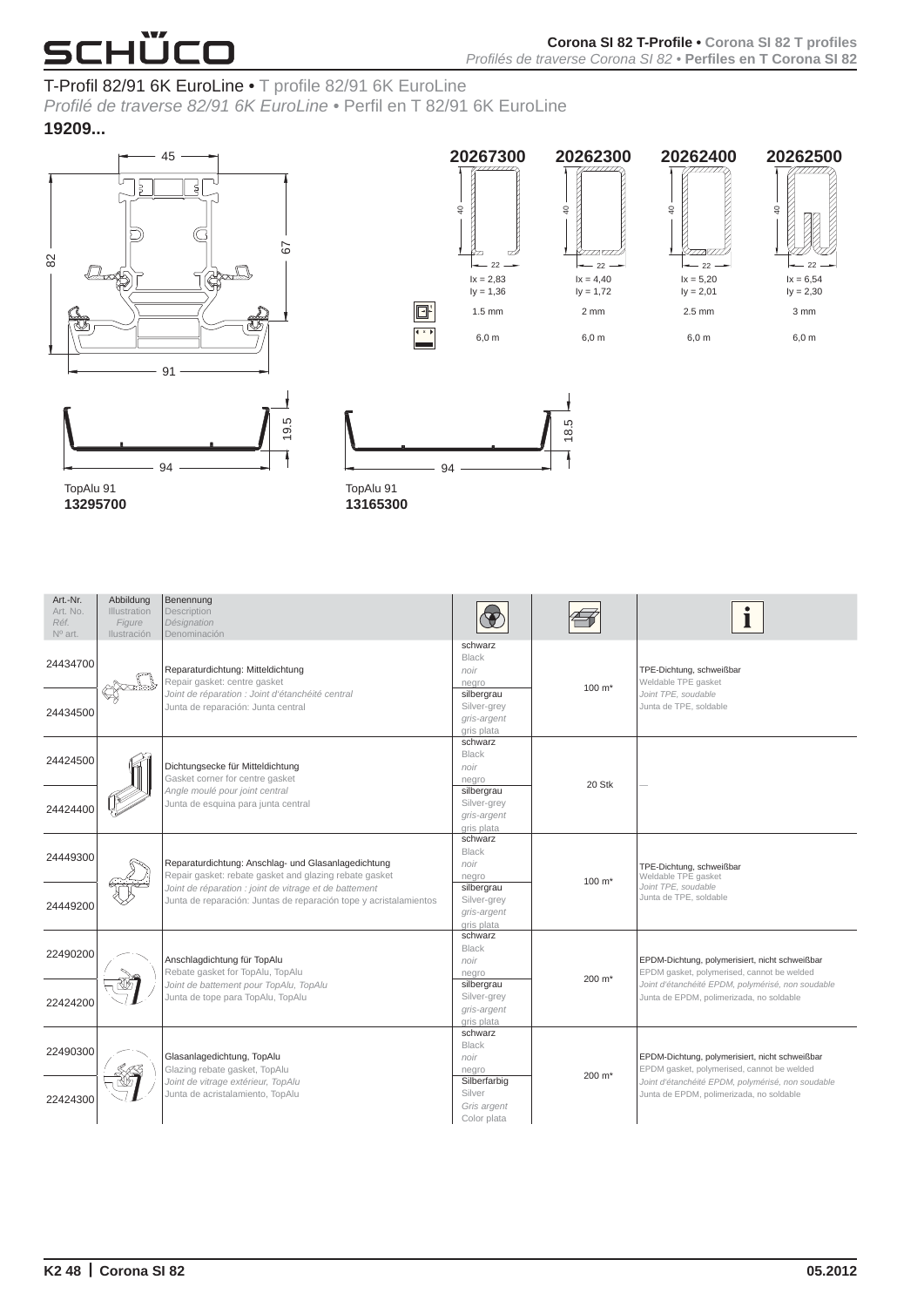#### **Corona SI 82 T-Profile• Corona SI 82 T profiles**

*Profilés de traverse Corona SI 82•* **Perfiles en T Corona SI 82** 

| Art.-Nr.<br>Art. No.<br>Réf.<br>Nº art. | Abbildung<br><b>Illustration</b><br>Figure<br><b>Ilustración</b> | Benennung<br>Description<br>Désignation<br>Denominación                              |                                                      |          |                                                                                                                                                                                                                                                                 |
|-----------------------------------------|------------------------------------------------------------------|--------------------------------------------------------------------------------------|------------------------------------------------------|----------|-----------------------------------------------------------------------------------------------------------------------------------------------------------------------------------------------------------------------------------------------------------------|
| 28645100                                |                                                                  | Klotzbrücke<br>Glazing bridge<br>Support de vitrage<br>Cuna de acristalar            |                                                      | 250 Stk  | Tragklotz, für 5 mm Falztiefe<br>Support pad, for 5 mm rebate depth<br>Cale support pour une profondeur de feuillure de 5 mm<br>Cuna de acristalar para profundidad de galce de 5 mm                                                                            |
| 28655200                                |                                                                  | Klotzbrücke<br>Glazing bridge<br>Support de vitrage<br>Cuna de acristalar            |                                                      | 250 Stk  | Distanzklotz für 3 mm Falztiefe<br>Spacer for 3 mm rebate depth<br>Support de cale de vitrage pour une profondeur de feuillure<br>de 3 mm<br>Calzo distanciador para profundidad de galce de 3 mm                                                               |
| 24205900                                |                                                                  | Entwässerungskappe<br>Drainage cover cap<br>Déflecteur<br>Tapa de desagüe            | weiß<br>White<br>blanc<br>blanco                     | 1000 Stk | Weitere Ausführungen siehe Zubehör Foliensortiment<br>For other designs, see the foil range in the Accessories section<br>Pour les modèles en couleur, voir le manuel des accessoires<br>svstème<br>Modelos en color: véase compendio de accesorios del sistema |
| 23747200                                |                                                                  | Rahmenverbinder<br>Frame connector                                                   | schwarz<br>Black<br>noir<br>negro                    | 20 Stk   | Rahmenverbinder für 3 mm Falztiefe<br>Frame connector for 3 mm rebate depth                                                                                                                                                                                     |
| 23747300                                |                                                                  | Raccord T<br>Set de unión                                                            | Silberfarbig<br>Silver<br>Gris argent<br>Color plata |          | Raccord de cadre pour profondeur de feuillure de 3 mm<br>Set de unión para profundidad de galce de 3 mm                                                                                                                                                         |
| 23747600                                |                                                                  | Falzverbinder<br>Rebate connector                                                    | Silberfarbig<br>Silver<br>Gris argent<br>Color plata | 20 Stk   | Falzverbinder für 3 mm Falztiefe<br>Rebate connector for 3 mm rebate depth<br>Raccord T pour une profondeur de feuillure de 3 mm                                                                                                                                |
| 23747500                                |                                                                  | Raccord T<br>Set de unión con escuadras                                              | schwarz<br>Black<br>noir<br>negro                    |          | Set de unión con escuadras para profundidad de galce de<br>$3 \, \text{mm}$                                                                                                                                                                                     |
| 22620800                                |                                                                  | KS-Verbinder<br>Plastic connector<br>Raccord en PVC<br>Elemento de unión de plástico | grau<br>Grey<br>gris<br>gris                         | 20 Stk   | Schräqverbinder zur Montage im T-Profil<br>Diagonal connector for assembly in the T-profile<br>Raccord biseauté à installer sur le profilé en T<br>Elemento de unión para el montaje del perfil en T                                                            |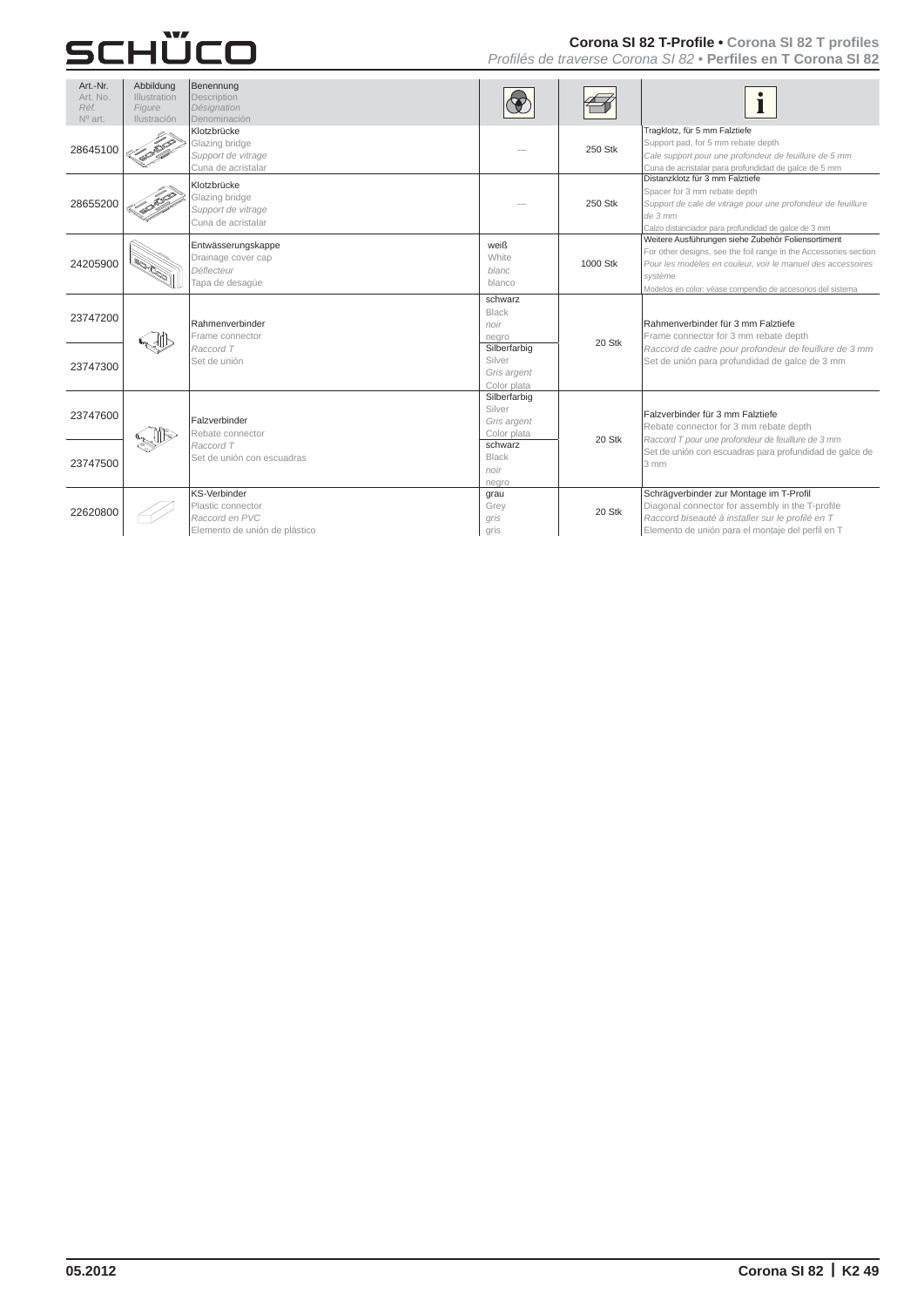#### T-Profil 82/110 6K• T profile 82/110 6K

*Profilé de traverse 82/110 6K•* Perfil en T 82/110 6K **18833 ...**



**13165400** 





| Art.-Nr.<br>Art. No.<br>Réf.<br>$N^{\circ}$ art. | Abbildung<br>Illustration<br>Figure<br>Ilustración | Benennung<br>Description<br>Désignation<br>Denominación                                                                                                                                                                                      |                                                        |                     |                                                                                                                                                                                               |
|--------------------------------------------------|----------------------------------------------------|----------------------------------------------------------------------------------------------------------------------------------------------------------------------------------------------------------------------------------------------|--------------------------------------------------------|---------------------|-----------------------------------------------------------------------------------------------------------------------------------------------------------------------------------------------|
| 24434700                                         |                                                    | Reparaturdichtung: Mitteldichtung<br>Repair gasket: centre gasket<br>Joint de réparation : Joint d'étanchéité central<br>Junta de reparación: Junta central                                                                                  | schwarz<br>Black<br>noir<br>negro                      | $100 \; \text{m}^*$ | TPE-Dichtung, schweißbar<br>Weldable TPE gasket<br>Joint TPE, soudable<br>Junta de TPE, soldable                                                                                              |
| 24434500                                         |                                                    |                                                                                                                                                                                                                                              | silbergrau<br>Silver-grey<br>gris-argent<br>gris plata |                     |                                                                                                                                                                                               |
| 24424500                                         |                                                    | Dichtungsecke für Mitteldichtung<br>Gasket corner for centre gasket                                                                                                                                                                          | schwarz<br><b>Black</b><br>noir<br>negro               |                     |                                                                                                                                                                                               |
| 24424400                                         |                                                    | Angle moulé pour joint central<br>Junta de esquina para junta central                                                                                                                                                                        | silbergrau<br>Silver-grey<br>gris-argent<br>gris plata | 20 Stk              |                                                                                                                                                                                               |
| 24449300                                         |                                                    | Reparaturdichtung: Anschlag- und Glasanlagedichtung<br>Repair gasket: rebate gasket and glazing rebate gasket<br>Joint de réparation : joint de vitrage et de battement<br>Junta de reparación: Juntas de reparación tope y acristalamientos | schwarz<br><b>Black</b><br>noir<br>negro               | $100 \text{ m}^*$   | TPE-Dichtung, schweißbar<br>Weldable TPE gasket<br>Joint TPE, soudable<br>Junta de TPE, soldable                                                                                              |
| 24449200                                         |                                                    |                                                                                                                                                                                                                                              | silbergrau<br>Silver-grey<br>gris-argent<br>gris plata |                     |                                                                                                                                                                                               |
| 22490200                                         |                                                    | Anschlagdichtung für TopAlu<br>Rebate gasket for TopAlu, TopAlu<br>Joint de battement pour TopAlu, TopAlu<br>Junta de tope para TopAlu, TopAlu                                                                                               | schwarz<br><b>Black</b><br>noir<br>negro               | 200 m <sup>*</sup>  | EPDM-Dichtung, polymerisiert, nicht schweißbar<br>EPDM gasket, polymerised, cannot be welded<br>Joint d'étanchéité EPDM, polymérisé, non soudable<br>Junta de EPDM, polimerizada, no soldable |
| 22424200                                         |                                                    |                                                                                                                                                                                                                                              | silbergrau<br>Silver-grey<br>gris-argent<br>gris plata |                     |                                                                                                                                                                                               |
| 22490300                                         |                                                    | Glasanlagedichtung, TopAlu<br>Glazing rebate gasket, TopAlu<br>Joint de vitrage extérieur, TopAlu<br>Junta de acristalamiento, TopAlu                                                                                                        | schwarz<br><b>Black</b><br>noir<br>negro               | 200 m <sup>*</sup>  | EPDM-Dichtung, polymerisiert, nicht schweißbar<br>EPDM gasket, polymerised, cannot be welded<br>Joint d'étanchéité EPDM, polymérisé, non soudable<br>Junta de EPDM, polimerizada, no soldable |
| 22424300                                         |                                                    |                                                                                                                                                                                                                                              | Silberfarbig<br>Silver<br>Gris argent<br>Color plata   |                     |                                                                                                                                                                                               |

**13292100**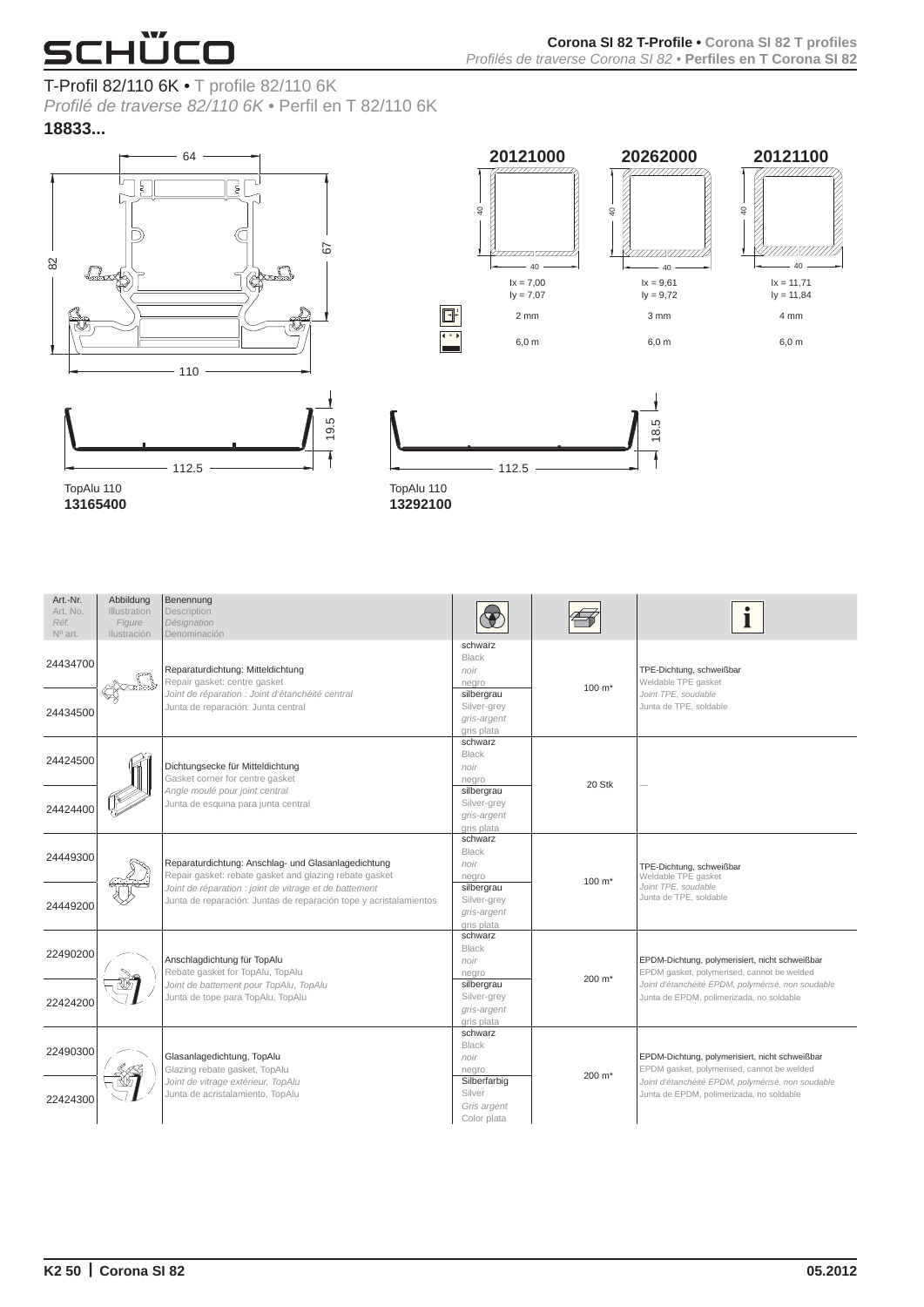#### **Corona SI 82 T-Profile• Corona SI 82 T profiles**

*Profilés de traverse Corona SI 82•* **Perfiles en T Corona SI 82** 

| Art.-Nr.<br>Art. No.<br>Réf.<br>Nº art. | Abbildung<br><b>Illustration</b><br>Figure<br><b>Ilustración</b> | Benennung<br>Description<br>Désignation<br>Denominación                                     |                                                      |          |                                                                                                                                                                                                                                                                 |
|-----------------------------------------|------------------------------------------------------------------|---------------------------------------------------------------------------------------------|------------------------------------------------------|----------|-----------------------------------------------------------------------------------------------------------------------------------------------------------------------------------------------------------------------------------------------------------------|
| 28645100                                |                                                                  | Klotzbrücke<br>Glazing bridge<br>Support de vitrage<br>Cuna de acristalar                   |                                                      | 250 Stk  | Tragklotz, für 5 mm Falztiefe<br>Support pad, for 5 mm rebate depth<br>Cale support pour une profondeur de feuillure de 5 mm<br>Cuna de acristalar para profundidad de galce de 5 mm                                                                            |
| 28655200                                |                                                                  | Klotzbrücke<br>Glazing bridge<br>Support de vitrage<br>Cuna de acristalar                   |                                                      | 250 Stk  | Distanzklotz für 3 mm Falztiefe<br>Spacer for 3 mm rebate depth<br>Support de cale de vitrage pour une profondeur de feuillure<br>$de$ 3 mm<br>Calzo distanciador para profundidad de galce de 3 mm                                                             |
| 24205900                                |                                                                  | Entwässerungskappe<br>Drainage cover cap<br>Déflecteur<br>Tapa de desagüe                   | weiß<br>White<br><b>blanc</b><br>blanco              | 1000 Stk | Weitere Ausführungen siehe Zubehör Foliensortiment<br>For other designs, see the foil range in the Accessories section<br>Pour les modèles en couleur, voir le manuel des accessoires<br>svstème<br>Modelos en color: véase compendio de accesorios del sistema |
| 23828200                                |                                                                  | Rahmenverbinder<br>Frame connector<br>Raccord T<br>Set de unión                             | schwarz<br>Black<br>noir<br>negro                    | 20 Stk   | Rahmenverbinder für 3 mm Falztiefe<br>Frame connector for 3 mm rebate depth<br>Raccord de cadre pour profondeur de feuillure de 3 mm<br>Set de unión para profundidad de galce de 3 mm                                                                          |
| 23828300                                |                                                                  |                                                                                             | Silberfarbig<br>Silver<br>Gris argent<br>Color plata |          |                                                                                                                                                                                                                                                                 |
| 23828600                                |                                                                  | Falzverbinder<br>Rebate connector                                                           | Silberfarbig<br>Silver<br>Gris argent<br>Color plata | 20 Stk   | Falzverbinder für 3 mm Falztiefe<br>Rebate connector for 3 mm rebate depth<br>Raccord T pour une profondeur de feuillure de 3 mm                                                                                                                                |
| 23828500                                |                                                                  | Raccord T<br>Set de unión con escuadras                                                     | schwarz<br>Black<br>noir<br>negro                    |          | Set de unión con escuadras para profundidad de galce de<br>3 mm                                                                                                                                                                                                 |
| 22621000                                |                                                                  | <b>KS-Verbinder</b><br>Plastic connector<br>Raccord en PVC<br>Elemento de unión de plástico | grau<br>Grey<br>gris<br>gris                         | 20 Stk   | Schrägverbinder zur Montage im T-Profil<br>Diagonal connector for assembly in the T-profile<br>Raccord biseauté à installer sur le profilé en T<br>Elemento de unión para el montaje del perfil en T                                                            |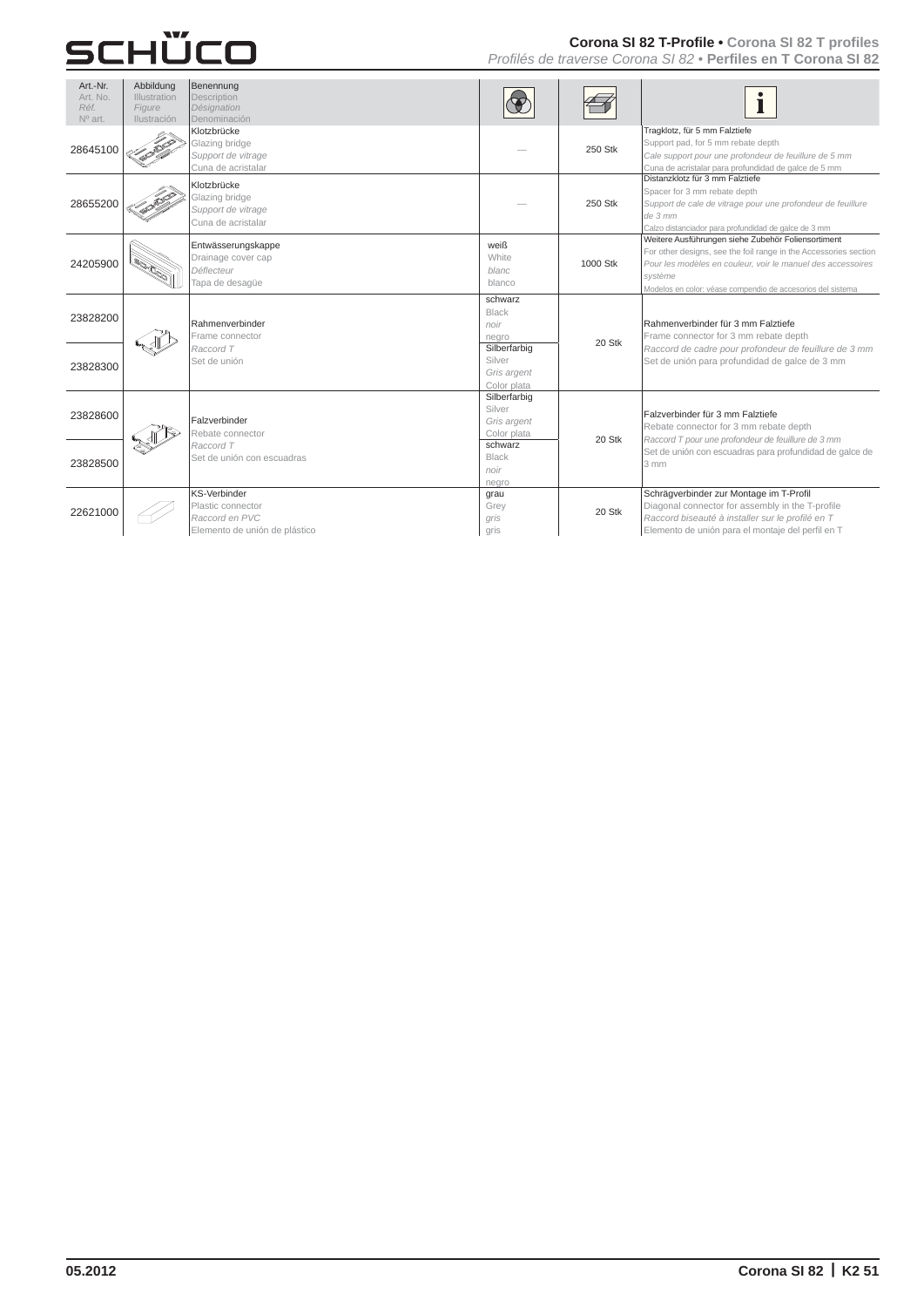

#### Flügelsprosse 82/70 4K• Vent sash bar 82/70 4K

*Traverse d'ouvrant 82/70 4K•* Parteluz 82/70 4K **18513 ...**





**x**

 $\Box^{\cdot}$ 

**20259200** 

TopAlu 70 **13165500** 

| Art.-Nr.<br>Art. No.<br>Réf.<br>Nº art. | Abbildung<br>Illustration<br>Figure<br>Ilustración | Benennung<br>Description<br>Désignation<br>Denominación                                                                     |                                                        |                    | Ť                                                                                                                                                                                                                       |
|-----------------------------------------|----------------------------------------------------|-----------------------------------------------------------------------------------------------------------------------------|--------------------------------------------------------|--------------------|-------------------------------------------------------------------------------------------------------------------------------------------------------------------------------------------------------------------------|
| 22492700                                |                                                    | Reparaturdichtung: Anschlag- und Glasanlagedichtung<br>Repair gasket: rebate gasket and glazing rebate gasket               | schwarz<br><b>Black</b><br>noir<br>negro               | 100 m <sup>*</sup> | EPDM-Dichtung, polymerisiert, nicht schweißbar<br>EPDM gasket, polymerised, cannot be welded                                                                                                                            |
| 22492800                                |                                                    | Joint de réparation : joint de vitrage et de battement<br>Junta de reparación: Juntas de reparación tope y acristalamientos | silbergrau<br>Silver-grey<br>gris-argent<br>gris plata |                    | Joint d'étanchéité EPDM, polymérisé, non soudable<br>Junta de EPDM, polimerizada, no soldable                                                                                                                           |
| 22490200                                |                                                    | Anschlagdichtung für TopAlu<br>Rebate gasket for TopAlu, TopAlu                                                             | schwarz<br><b>Black</b><br>noir<br>negro               |                    | EPDM-Dichtung, polymerisiert, nicht schweißbar<br>EPDM gasket, polymerised, cannot be welded                                                                                                                            |
| 22424200                                |                                                    | Joint de battement pour TopAlu, TopAlu<br>Junta de tope para TopAlu, TopAlu                                                 | silbergrau<br>Silver-grey<br>gris-argent<br>gris plata | 200 m <sup>*</sup> | Joint d'étanchéité EPDM, polymérisé, non soudable<br>Junta de EPDM, polimerizada, no soldable                                                                                                                           |
| 22490300                                |                                                    | Glasanlagedichtung, TopAlu<br>Glazing rebate gasket, TopAlu                                                                 | schwarz<br><b>Black</b><br>noir<br>nearo               |                    | EPDM-Dichtung, polymerisiert, nicht schweißbar<br>EPDM gasket, polymerised, cannot be welded                                                                                                                            |
| 22424300                                |                                                    | Joint de vitrage extérieur, TopAlu<br>Junta de acristalamiento, TopAlu                                                      | Silberfarbig<br>Silver<br>Gris argent<br>Color plata   | 200 m <sup>*</sup> | Joint d'étanchéité EPDM, polymérisé, non soudable<br>Junta de EPDM, polimerizada, no soldable                                                                                                                           |
| 28645100                                |                                                    | Klotzbrücke<br>Glazing bridge<br>Support de vitrage<br>Cuna de acristalar                                                   |                                                        | 250 Stk            | Tragklotz, für 5 mm Falztiefe<br>Support pad, for 5 mm rebate depth<br>Cale support pour une profondeur de feuillure de 5 mm<br>Cuna de acristalar para profundidad de galce de 5 mm                                    |
| 28655200                                |                                                    | Klotzbrücke<br>Glazing bridge<br>Support de vitrage<br>Cuna de acristalar                                                   |                                                        | 250 Stk            | Distanzklotz für 3 mm Falztiefe<br>Spacer for 3 mm rebate depth<br>Support de cale de vitrage pour une profondeur de feuillure<br>de 3 mm<br>Calzo distanciador para profundidad de galce de 3 mm                       |
| 28665100                                |                                                    | Sprossenverbinder<br>Sash bar connector                                                                                     | Silberfarbig<br>Silver                                 |                    | Falzverbinder für 3 mm Falztiefe<br>Rebate connector for 3 mm rebate depth<br>Joint de feuillure pour une profondeur de feuillure de 3 mm<br>Set de unión a galce para profundidad de acanaladura de<br>3 <sub>mm</sub> |
| 28665700                                |                                                    | Raccord de traverse<br>Unión para parteluz                                                                                  | Gris argent<br>Color plata                             | 20 Stk             | Falzverbinder für 5 mm Falztiefe<br>Rebate connector for 5 mm rebate depth<br>Raccord de feuillure pour profondeur de feuillure de 5 mm<br>Set de unión a galce para profundidad de acanaladura<br>de 5 mm              |
| 22621200                                |                                                    | <b>KS-Verbinder</b><br>Plastic connector<br>Raccord en PVC<br>Elemento de unión de plástico                                 | grau<br>Grey<br>gris<br>gris                           | 20 Stk             | Schrägverbinder zur Montage im T-Profil<br>Diagonal connector for assembly in the T-profile<br>Raccord biseauté à installer sur le profilé en T<br>Elemento de unión para el montaje del perfil en T                    |